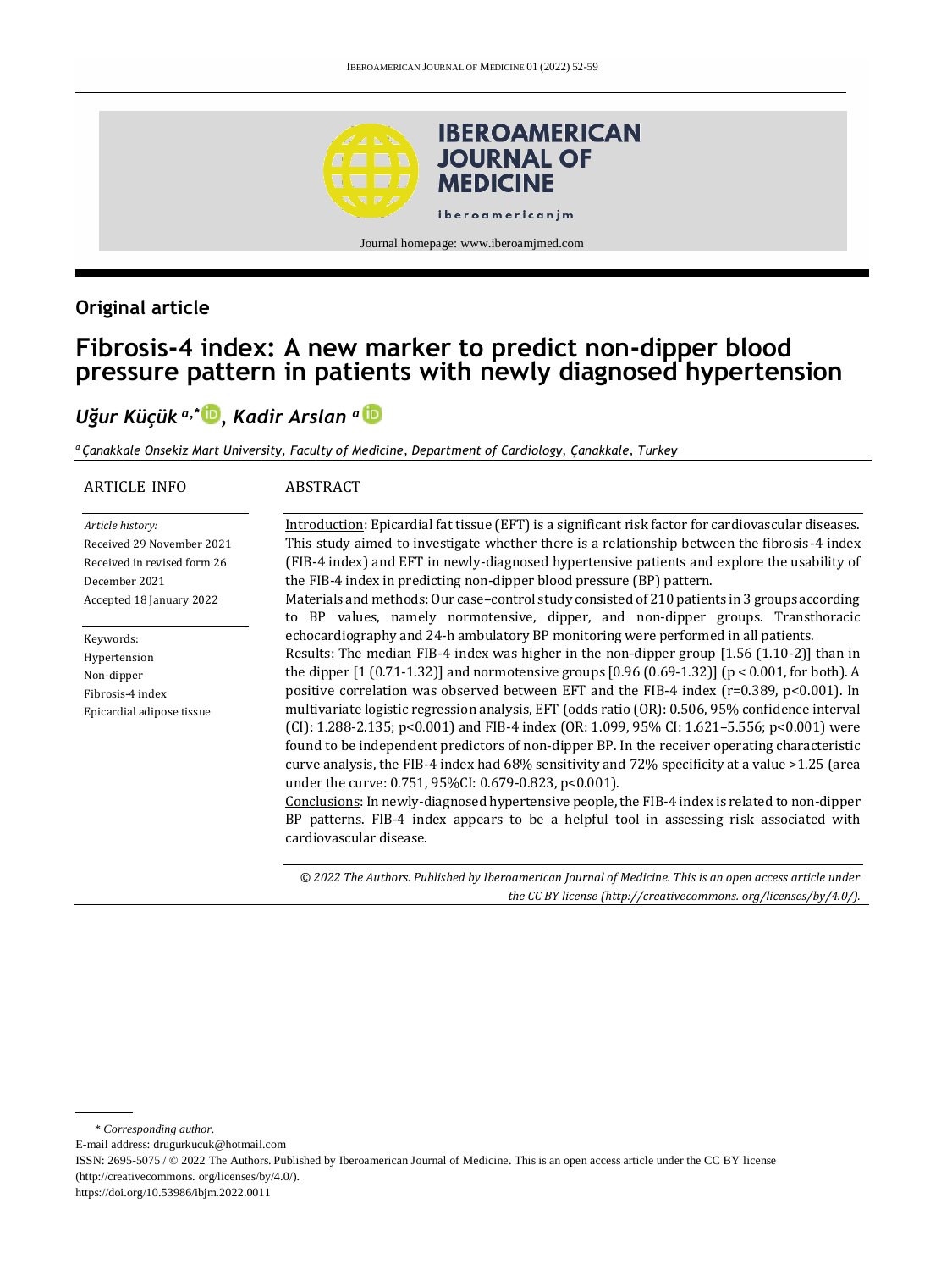### **Índice de fibrosis-4: un nuevo marcador para predecir el patrón de presión arterial no dipper en pacientes con hipertensión recién diagnosticada**

| <b>INFO. ARTÍCULO</b>                                                                                                             | <b>RESUMEN</b>                                                                                                                                                                                                                                                                                                                                                                                                                                                                                                                                                                                                                                                                                                                                                                                                                                                                                                                                 |
|-----------------------------------------------------------------------------------------------------------------------------------|------------------------------------------------------------------------------------------------------------------------------------------------------------------------------------------------------------------------------------------------------------------------------------------------------------------------------------------------------------------------------------------------------------------------------------------------------------------------------------------------------------------------------------------------------------------------------------------------------------------------------------------------------------------------------------------------------------------------------------------------------------------------------------------------------------------------------------------------------------------------------------------------------------------------------------------------|
| Historia del artículo:<br>Recibido 29 Noviembre 2021<br>Recibido en forma revisada 26<br>Diciembre 2021<br>Aceptado 18 Enero 2022 | Introducción: El tejido graso epicárdico (TGE) es un importante factor de riesgo de<br>enfermedades cardiovasculares. Este estudio tuvo como objetivo investigar si existe una<br>relación entre el índice de fibrosis-4 (índice FIB-4) y TGE en pacientes hipertensos recién<br>diagnosticados y explorar la utilidad del índice FIB-4 para predecir la presión arterial (PA) no<br>dipper. patrón.<br>Materiales y métodos: Nuestro estudio de casos y controles consistió en 210 pacientes en 3                                                                                                                                                                                                                                                                                                                                                                                                                                             |
| Palabras clave:                                                                                                                   | grupos según los valores de PA, a saber, grupos normotensos, dipper y no dipper. A todos los                                                                                                                                                                                                                                                                                                                                                                                                                                                                                                                                                                                                                                                                                                                                                                                                                                                   |
| Hipertensión                                                                                                                      | pacientes se les realizó ecocardiografía transtorácica y monitorización ambulatoria de la PA de                                                                                                                                                                                                                                                                                                                                                                                                                                                                                                                                                                                                                                                                                                                                                                                                                                                |
| No-dipper                                                                                                                         | 24 h.                                                                                                                                                                                                                                                                                                                                                                                                                                                                                                                                                                                                                                                                                                                                                                                                                                                                                                                                          |
| Índice de fibrosis-4                                                                                                              | Resultados: La mediana del índice FIB-4 fue mayor en el grupo no dipper $[1,56 (1,10-2)]$ que                                                                                                                                                                                                                                                                                                                                                                                                                                                                                                                                                                                                                                                                                                                                                                                                                                                  |
| Tejido adiposo epicárdico                                                                                                         | en los grupos dipper [1 (0,71-1,32)] y normotensos [0,96 (0,69-1,32)] (p<0.001, para ambos).<br>Se observó una correlación positiva entre TGE y el índice FIB-4 ( $r = 0.389$ , $p < 0.001$ ). En<br>análisis de regresión logística multivariante, EFT (odds ratio (OR): 0,506, intervalo de<br>confianza (IC) 95%: 1,288-2,135; p<0,001) e índice FIB-4 (OR: 1,099, IC95%: 1,621-5,556;<br>p<0,001) resultaron ser predictores independientes de PA no dipper. En el análisis de la curva<br>característica operativa del receptor, el índice FIB-4 tuvo una sensibilidad del 68 % y una<br>especificidad del 72 % a un valor >1,25 (área bajo la curva: 0,751, IC95%: 0,679-0,823,<br>$p<0,001$ ).<br>Conclusiones: En hipertensos de nuevo diagnóstico, el índice FIB-4 se relaciona con patrones<br>de PA no dipper. El índice FIB-4 parece ser una herramienta útil para evaluar el riesgo asociado<br>con la enfermedad cardiovascular. |
|                                                                                                                                   | © 2022 Los Autores. Publicado por Iberoamerican Journal of Medicine. Éste es un artículo en acceso abierto<br>bajo licencia CC BY (http://creativecommons.org/licenses/by/4.0/).                                                                                                                                                                                                                                                                                                                                                                                                                                                                                                                                                                                                                                                                                                                                                               |
|                                                                                                                                   | How to curr thus apple to Kücük II, Arslan K, Fibrosis-4 index: A new marker to predict non-dinner blood pressure pattern in                                                                                                                                                                                                                                                                                                                                                                                                                                                                                                                                                                                                                                                                                                                                                                                                                   |

HOW TO CITE THIS ARTICLE: Küçük U, Arslan K. Fibrosis-4 index: A new marker to predict non-dipper blood pressure pattern in patients with newly diagnosed hypertension. Iberoam J Med. 2022;4(1):52-59. doi[: 10.53986/ibjm.2022.0011.](https://doi.org/10.53986/ibjm.2022.0011)

### **1. INTRODUCTION**

Hypertension (HT) is an important preventable risk factor for cardiovascular diseases [1]. An increase in the prevalence of HT is observed as a result of lack of physical activity, increases in life expectancy, and non-compliance with diet [2]. HT is defined as office systolic blood pressure  $(SBP) \ge 140$  mmHg and diastolic blood pressure (DBP)  $\ge 90$ mmHg [3]. According to the circadian rhythm, nighttime blood pressure (BP) values are expected to decrease by more than 10% on average compared with daytime BP values. Non-dipper BP is the absence of this decrease [4]. The presence of non-dipper BP pattern is an important risk factor for cardiovascular diseases (CVDs) [5].

Epicardial fat tissue (EFT) is a metabolically active organ and is a risk factor for CVDs [6]. EFT thickness is associated with coronary artery disease, atherosclerosis, and HT [7-9]. The fibrosis-4 index (FIB-4 index) is an easy parameter for assessing liver fibrosis. It consists of four parameters, liver enzymes [alanine aminotransferase (ALT), aspartate

aminotransferase (AST)], age and platelet count, and is used in clinical conditions such as viral hepatitis and fatty liver disease not caused by alcohol [10, 11]. The FIB-4 index was associated to right ventricular dysfunction and poor cardiovascular outcomes in people without heart failure [12]. In another study, the FIB-4 index was shown to be associated with an increased risk of cardiovascular events and all-cause mortality in patients with atrial fibrillation (AF) [13].

In light of all this information, although EFT is known to be an important risk factor for CVD, there are no studies about whether there's a relationship between the FIB-4 index and EFT in newly-diagnosed HT patients, or whether the FIB-4 index can be used to predict non-dipper BP patterns. Therefore, the aim of our study was to investigate the relationship between the FIB-4 index and EFT in patients with newly-diagnosed HT and to investigate the usefulness of the FIB-4 index in predicting the non-dipper BP pattern.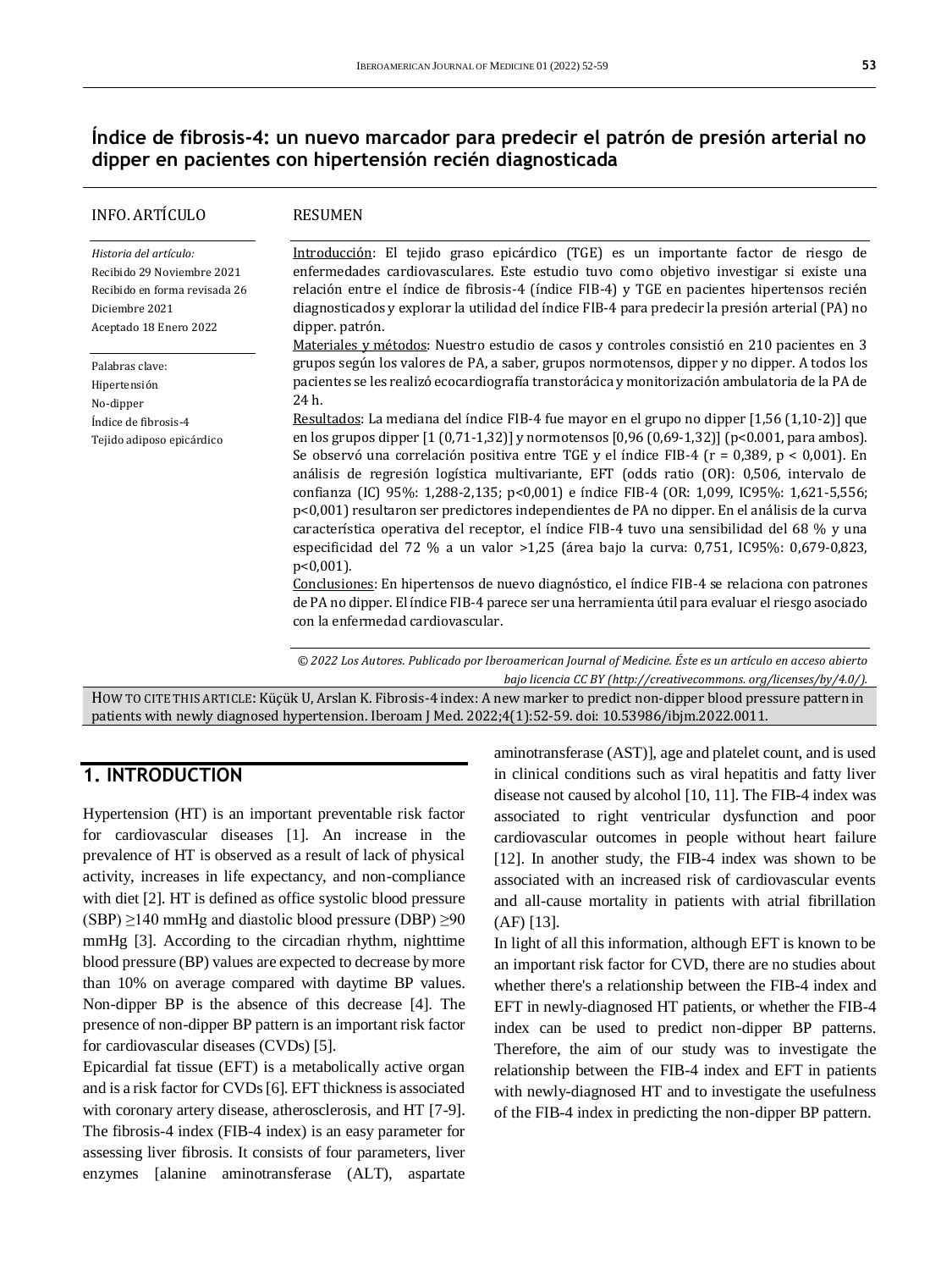### **2. MATERIALS AND METHODS**

#### **2.1. STUDY POPULATION**

Our case–control study was conducted from September 2021 to April 2021 in Çanakkale Onsekiz Mart University Hospital, Turkey. A total of 210 patients were included in the study. The study included 140 patients with newlydiagnosed HT and 70 healthy volunteers of similar age and sex.

Patients with known coronary artery disease, heart failure (left ventricular ejection fraction >50%), a diagnosis of malignancy, chronic kidney disease, thyroid disease, body

mass index (BMI)  $\geq$  30, liver disease or a history of treatment, alcohol use, cholesterol-lowering drug use, and those younger than 18 years of age were excluded. In addition, those who were previously diagnosed with hypertension or received medical treatment for BP control beforehand were not included in the study. BMI was represented in kg/m2.

Local ethics committee approval was obtained (decision no: 2011-KAEK-27/2021-2100083955). Our research was conducted in accordance with the Helsinki Declaration.

#### **2.2. FIBROSIS-4 INDEX**

The FIB-4 index is calculated as follows: it is obtained by dividing the value calculated by multiplying age (years) and AST (U/L) by the value obtained by multiplying ALT  $(U/L)^{1/2}$  and platelet count  $(10^9/L)$  [14].

FIB-4 index = age (years)  $\times$  AST (U/L)/[ALT (U/L)<sup>1/2</sup>  $\times$ platelet count  $(10^9/L)$ ]

It has been shown in previous studies that EFT can be used as a predictor for non-dipper BP pattern in newly diagnosed, untreated hypertensive patients [15].

In our study, the diagnostic performance values of EFT and different variables were evaluated in predicting the nondipper blood pressure pattern in patients with newly diagnosed hypertension.

#### **2.3. ECHOCARDIOGRAPHIC IMAGING PROTOCOL**

All patients underwent transthoracic echocardiography. Echocardiographic examinations were performed using the Philips EPIQ 7 Ultrasound Machine (Philips EPIQ 7 Cardiac Ultrasound, Bothell, WA, USA) and a 2.5 MHz probe with simultaneous electrocardiography. A cardiologist who was blinded to the clinical features of the patients took echocardiographic measures on their left side with singlelead electrocardiography recording. The EFT thickness was measured by taking the average of three cardiac cycles

perpendicularly between the echodense pericardium layer and the echolucent space on the right ventricular free wall at the end of systole in the parasternal long axis. The aortic annulus was considered a reference [16].

#### **2.4. AMBULATORY BLOOD PRESSURE MONITORING**

Hypertension was defined as SBP  $\geq 140$  mmHg and/or DBP  $\geq$ 90 mmHg measured during at least three office visits (3) measurements were made at 1 minute intervals at each visit and the average of the last 2 measurements was calculated) [17]. Ambulatory BP monitoring was applied for diurnal BP responses The patients were evaluated in terms of nondipper and dipper blood pressure. Ambulatory BP measurements were conducted using a Mobil-O-Graph (IEM, Stolberg, Germany) device. The recordings were taken over a period of 24 h. Measurements were taken every 15 minutes during the day (from 8 a.m. to 10 p.m.) and every 30 minutes during the night (from 10 p.m. to 8 a.m.). The patients were instructed to remain calm during the measurements. If more than 70% of the measurements were useable, it was considered a safe measurement. The mean 24-h systolic, diastolic and mean BP values of all patients were calculated. During night measurements, a decrease of <10% in SBP and DBP was defined as non-dipper BP, while a decrease of more than 10% was defined as dipper BP [18].

#### **2.5. STATISTICAL ANALYSIS**

Statistical analysis was performed using SPSS 20.0 (SPSS Inc, Chicago, IL, USA). The Kolmogorov–Smirnov test was used to evaluate the distribution of continuous variables. Quantitative variables are expressed as mean  $\pm$  SD. Data that did not conform to normal distribution are expressed as median and percentiles  $(25<sup>th</sup>$  and  $75<sup>th</sup>$  percentiles). Percentages and numbers are used to express categorical variables. The Chi-square test was used when comparing the probability ratios of categorical variables. For the comparison of variables between groups, the Kruskal– Wallis test and Oneway Anova were used. In addition, Bonferroni's post hoc test was used. Spearman's correlation test was performed to analyze the correlation between EFT and the FIB-4 index. Multivariate logistic regression analysis was performed for independent predictors of the non-dipper BP pattern. Receiver operating characteristic (ROC) curve analysis was performed to determine the cutoff value for EFT thickness, the FIB-4 index, and the left ventricular mass index  $(LVMI)$ . P values of  $<0.05$  were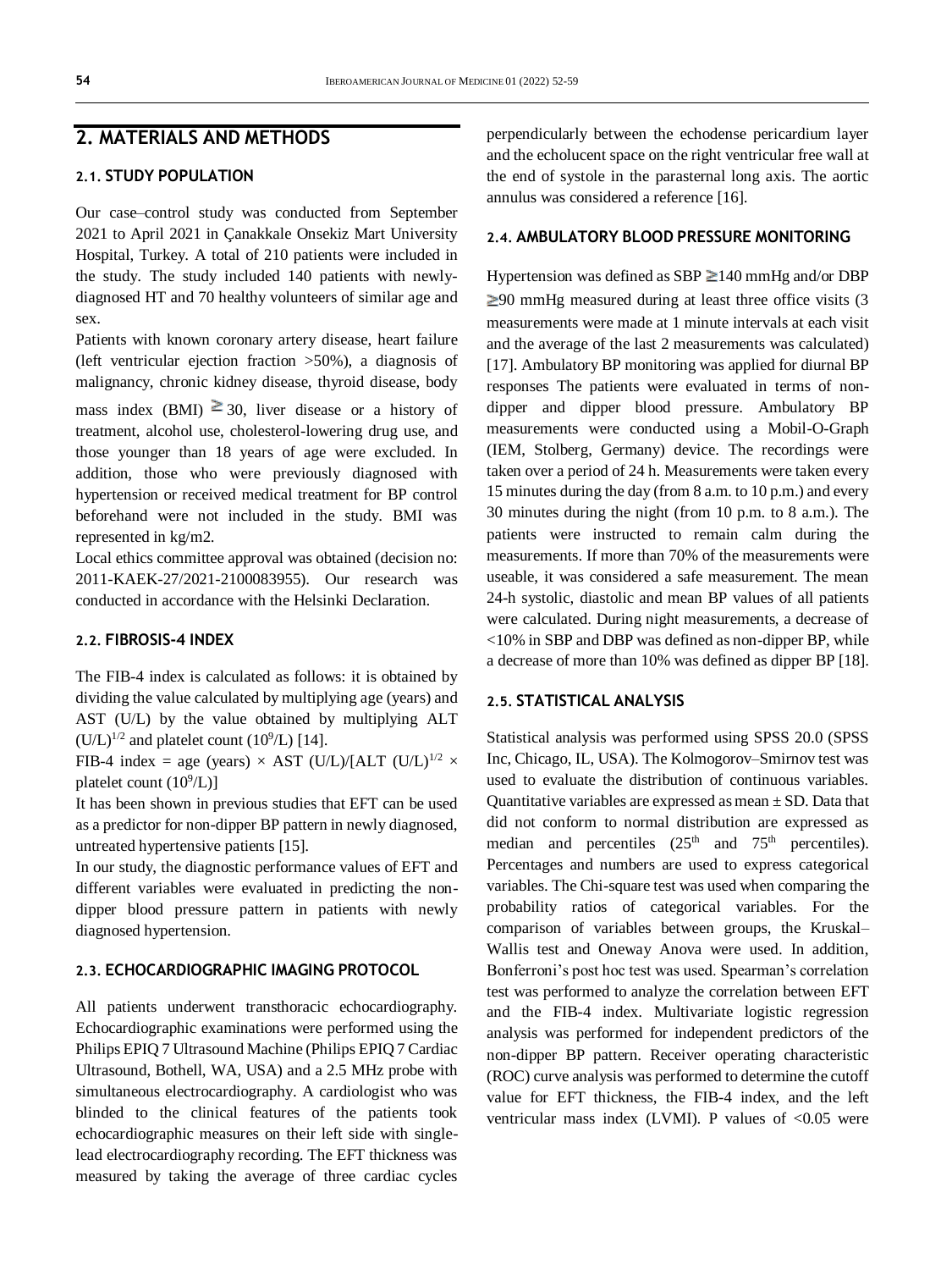| Table 1: Demographic and laboratory findings of patients |                        |                                        |                                 |                           |  |  |
|----------------------------------------------------------|------------------------|----------------------------------------|---------------------------------|---------------------------|--|--|
| <b>Variable</b>                                          | Normotensive $(n=70)$  | Dipper $(n=70)$<br>Non-Dipper $(n=70)$ |                                 | <b>P</b> - value          |  |  |
| Age (years)                                              | $50.37 \pm 4.99$       | $50.49 \pm 0.61$                       | $51.90 \pm 4.90$                | 0.129                     |  |  |
| Gender                                                   |                        |                                        |                                 |                           |  |  |
| Male                                                     | 38                     | 48                                     | 42                              | 0.219                     |  |  |
| Female                                                   | 32                     | 22                                     | 28                              |                           |  |  |
| Smoking (n)                                              | 21                     | 23                                     | 16                              | 0.403                     |  |  |
| Diabetes mellitus (n)                                    | 29                     | 23                                     | 21                              | 0.336                     |  |  |
| BMI $(kg/m2)$                                            | 26.00 (26.00-27.00)    | 27.00 (26.00-27.00)                    | 27.00 (26.00-27.00)             | 0.549                     |  |  |
| Heart rate, b.p.m                                        | $76.21 \pm 12.86$      | 77.46±12.32                            | $80.39 \pm 12.53$               | 0.134                     |  |  |
| Epicardial fat tissue (mm)                               | $6.00(5.00-8.00)$      | $7.00(6.00-7.00)$                      | 8.00 (7.00-9.00)                | $<$ 0.001 $^{\dagger}$    |  |  |
| <b>Fibrosis-4 index</b>                                  | $0.96(0.69-1.32)$      | $1.01(0.71-1.32)$                      | $1.56(1.10-2.00)$               | $<$ 0.001 $^{\dagger}$    |  |  |
| In office SBP (mmHg)                                     | 111.00 (110.00-120.00) |                                        | 149.00 (147.75-151.00)          | $<$ 0.001* $^{\dagger}$ 1 |  |  |
| In office DBP (mmHg)                                     | 75.00 (70.00-78.00)    | 87.00 (86.00-89.00)                    | 92.00 (90.00-93.25)             | $<0.001**$                |  |  |
| Glucose (mg/dl)                                          | 102.00 (89.00-112.00)  | 99.50 (89.00-109.75)                   | 101.00 (89.00-112.00)           | 0.747                     |  |  |
| Creatinine (mg/dl)                                       | $0.93 \pm 0.17$        | $0.93 \pm 0.14$                        | $0.94 \pm 0.14$                 | 0.922                     |  |  |
| <b>AST (IU/L)</b>                                        | 20.00 (18.00-22.00)    | 20.50 (18.00-25.00)                    | 27.00 (25.00-28.00)             | $<$ 0.001 $^{\dagger}$    |  |  |
| ALT (IU/L)                                               | 25.00 (23.00-26.00)    | 24.50 (18.00-26.00)                    | 25.00 (24.00-26.00)             | 0.473                     |  |  |
| Hemoglobin (g/dl)                                        | $13.50 \pm 1.69$       | $13.36 \pm 1.62$                       | $13.52 \pm 1.67$                | 0.827                     |  |  |
| Platelet count, 10 <sup>3</sup> /L                       | 220.50 (168.26-269.50) | 220.00 (166.00-269.50)                 | 206.00 (168.25-261.00)          | 0.841                     |  |  |
| $LDL-C$ (mg/dl)                                          | 115.00 (100.00-145.25) | 114.50 (99.00-146.00)                  | 116.00 (99.75-146.00)           | 0.980                     |  |  |
| $HDL-C$ (mg/dl)                                          | 47.00 (40.00-55.00)    | 48.00 (40.00-55.00)                    | $47.50(40.00-5\overline{5.00})$ | 0.810                     |  |  |
| Triglyceride (mg/dl)                                     | 98.00 (91.00-132.00)   | 98.00 (91.00-122.00)                   | 98.00 (83.00-122.00)            | 0.460                     |  |  |

*AST: Aspartate transaminase; ALT: Alanine aminotransferase; BMI: Body mass index; SBP: Systolic blood pressure; DBP: Diastolic blood pressure; LDL-C: Low-density lipoprotein cholesterol; HDL-C: High-density lipoprotein cholesterol.* \**Normotensive vs dipper, †Normotensive vs Non-dipper, ¶Dipper vs Non-dipper.*

considered statistically significant.

with newly-diagnosed HT (90 male, 50 female) and a control group (38 male, 32 female). The patient groups,

|                                |                        | Table 2: Transthoracic echocardiographic and ambulatory blood pressure findings |          |
|--------------------------------|------------------------|---------------------------------------------------------------------------------|----------|
| <b>Variable</b>                | Dipper $(n=70)$        | Non-Dipper $(n=70)$                                                             | P- value |
| $LVEDD$ (mm)                   | 43.50 (41.00-46.00)    | 45.00 (43.00-46.25)                                                             | 0.129    |
| $LVESD$ (mm)                   | 28.00 (26.75-30.00)    | 28.00 (27.00-31.00)                                                             | 0.270    |
| LV ejection fraction $(\% )$   | 57.00 (54.75-61.00)    | 58.00 (55.00-65.00)                                                             | 0.219    |
| <b>IVS</b> thickness (mm)      | 12.00 (11.00-12.25)    | 12.00 (12.00-13.00)                                                             | 0.001    |
| PW thickness (mm)              | $9.00(8.00-10.25)$     | $10.00(9.00-11.00)$                                                             | 0.002    |
| LVMI $(g/m^2)$                 | 155.94±28.22           | $176.13 \pm 27.28$                                                              | < 0.001  |
| Mitral E/A raito               | $0.98 \pm 0.12$        | $1.03 \pm 0.12$                                                                 | 0.017    |
| LA diameter (mm)               | $37.11 \pm 2.59$       | $37.07 \pm 2.56$                                                                | 0.922    |
| <b>RA</b> diameter (mm)        | $31.26 \pm 2.47$       | $31.50 \pm 2.29$                                                                | 0.548    |
| RV diameter (mm)               | 28.00 (27.00-30.25)    | 28.00 (27.00-30.00)                                                             | 0.860    |
| TAPSE (mm)                     | $19.09 \pm 2.67$       | $19.93 \pm 2.77$                                                                | 0.069    |
| $SPAB$ (mmHg)                  | $20.21 \pm 2.40$       | $21.54 \pm 2.46$                                                                | 0.002    |
| $BP_s$ daytime (mm $Hg$ )      | 146.00 (143.00-147.00) | 150.00 (148.00-151.00)                                                          | < 0.001  |
| $BPd$ daytime (mm Hg)          | 87.00 (86.75-89.00)    | 92.00 (91.00-93.00)                                                             | < 0.001  |
| $BP_s$ nighttime (mm $Hg$ )    | 130.40 (127.70-131.30) | 131.20 (129.50-132.12)                                                          | 0.079    |
| $BPd$ nighttime (mm Hg)        | 77.30 (77.07-79.10)    | 78.80 (78.00-79.71)                                                             | 0.001    |
| 24-hour mean $BP_s$ (mm $Hg$ ) | 144.00 (141.00-145.00) | 148.00 (146.00-149.00)                                                          | < 0.001  |
| 24-hour mean $BP_d$ (mm Hg)    | 85.50 (85.25-87.50)    | 90.50 (89.50-91.50)                                                             | < 0.001  |

*LVEDD: Left ventricular end diastolic diameter; LVESD: Left ventricular end systolic diameter; LV: Left ventricular; IVS: Interventricular septum; PW: Posterior wall; LVMI, Left ventricular mass index; LA: Left atrium; RA: Right atrium; TAPSE: Tricuspid Annular Systolic Excursion; SPA: Systolic Pulmonary Artery Pressure; BPs: Systolic blood pressure; BPd: Diastolic blood* 

*pressure.*

## **3. RESULTS**

The study included a total of 210 patients, including patients

which were initially divided into two main groups as patients with newly-diagnosed HT and the control group. Patients affected by HT were divided into two groups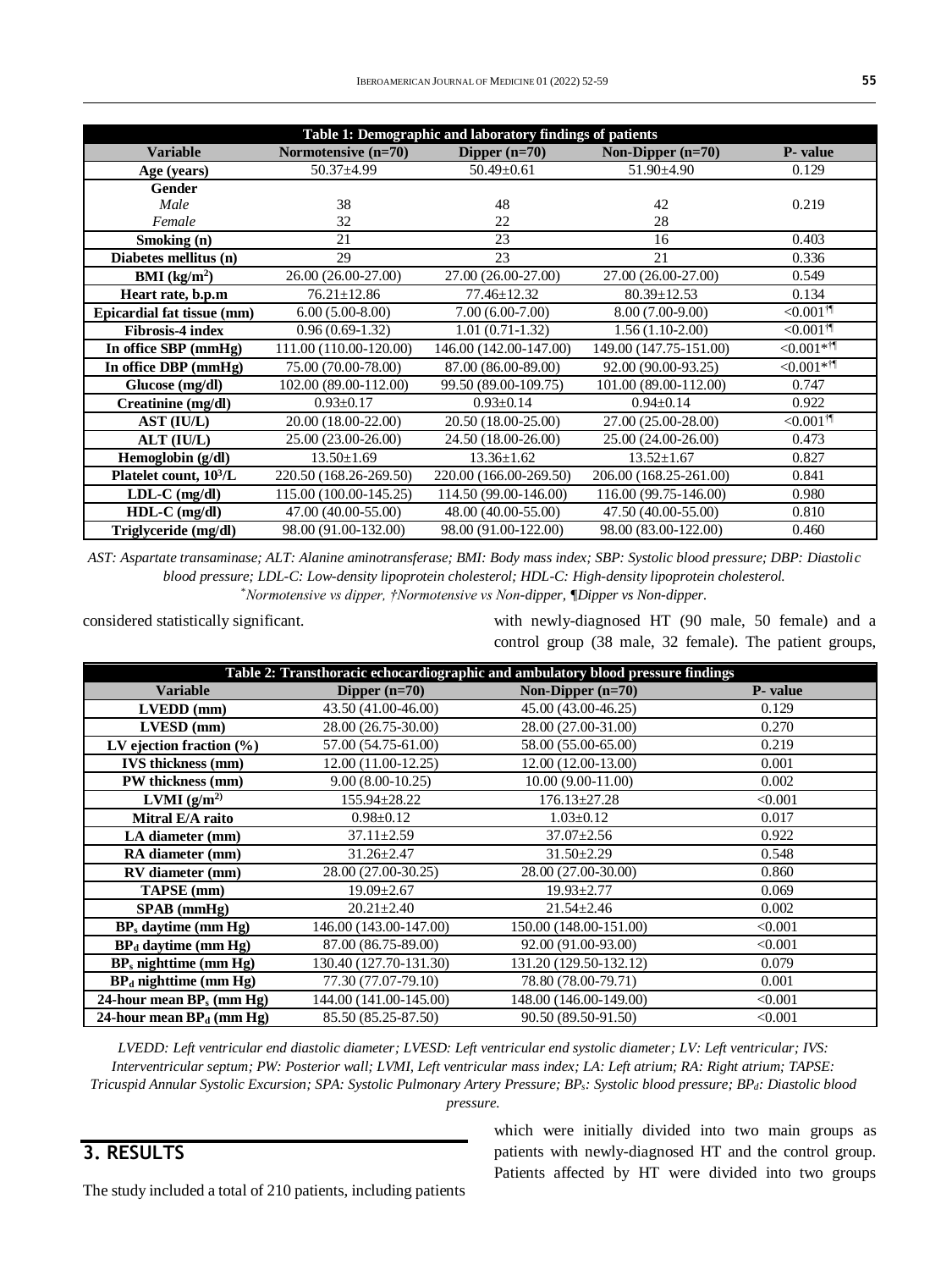| Table 3: Independent factors of non-dipping blood pressure pattern |            |                       |                           |         |  |
|--------------------------------------------------------------------|------------|-----------------------|---------------------------|---------|--|
| Variable                                                           | Odds ratio | <b>Standard Error</b> | Confidence interval (95%) | P value |  |
| Age                                                                | 0.031      | 0.038                 | $0.958 - 1.110$           | 0.413   |  |
| Left ventricular mass index                                        | 0.019      | 0.006                 | 1.006-1.031               | 0.003   |  |
| <b>Epicardial fat tissue</b>                                       | 0.506      | 0.129                 | 1.288-2.135               | <0.001  |  |
| <b>Fibrosis-4 index</b>                                            | .099       | 0.315                 | 1.621-5.561               | <0.001  |  |

(dipper and non-dipper BP patterns).

The clinical data for the study population are shown in Table 1. No differences were observed between the groups in terms of age, sex, diabetes mellitus (DM), BMI, and lipid panel results.

EFT and FIB-4 index values were numerically higher in the non-dipper group than in the dipper group, and this elevation was statistically significant (p < 0.001 for both, respectively). AST values were numerically higher in the non-dipper group than in the dipper group, and this elevation was statistically significant ( $p < 0.001$ ) (Table 1). EFT and FIB-4 index values were not statistically significant in the normotensive compared to the dipper group ( $p = 0.600$ ).

The echocardiographic and ambulatory blood pressure measurement results of the patients are shown in Table 2. The SBP and DBP values measured at night were statistically significantly different in patients with nondipper BP pattern compared to those with dipper BP pattern  $(p < 0.001$ , for both, respectively). In addition, the mean 24h SBP and DBP values were statistically more significant in patients with non-dipper BP pattern ( $p < 0.001$ , for both, respectively). While LVMI was  $155.94 \pm 28.22$  in the group with dipper BP pattern, it was  $176.13 \pm 27.28$  in the group with non-dipper BP pattern ( $p < 0.001$ ) There were no differences in left ventricular systolic and diastolic diameters between dipper and non-dipper groups. However, interventricular septum and posterior wall thickness were found to be statistically and numerically significant in the non-dipper group ( $p = 0.001$  and  $p = 0.002$ , respectively). The 24-hour mean systolic and diastolic blood pressure values were higher in the non-dipper group compared to the dipper group ( $p < 0.001$ , for both, respectively). (Table 2). In the correlation analysis, a positive correlation was observed between EFT and the FIB-4 index ( $r = 0.389$ ,  $p <$ 0.001). In addition, a positive correlation was observed

between AST and LVMI ( $r = 0.308$ ,  $p < 0.001$ ).

The variables that were significant in univariate regression analysis were included in the logistic regression analysis. EFT (odds ratio (OR): 0.506 , 95% confidence interval (CI): 1.288–2.135; p < 0.001), LVMI (OR: 0.019, 95% CI: 1.006– 1.031; p = 0.003), and FIB-4 index (OR: 1.099, 95% CI: 1.621–5.556;  $p < 0.001$ ) were evaluated as independent predictors of non-dipper BP (Table 3).

The diagnostic performance results of different variables in predicting the non-dipper blood pressure pattern in patients with newly diagnosed hypertension are shown in Table 4. We calculated the sensitivity and specificity of the EFT and FIB-4 index to predict non-dipper blood pressure pattern in patients with newly-diagnosed hypertension using ROC analysis. EFT values above 7.5 mm yielded 64% sensitivity and 76% specificity (area under the curve (AUC): 0.749, 95% CI: 0.678–0.819, p < 0.001). The FIB-4 index values >1.25 yielded 68% sensitivity and 72% specificity (AUC: 0.751, 95% CI: 0.679–0.823, p < 0.001). LVMI values >173.7 yielded 58% sensitivity and 77% specificity (AUC: 0.706, 95% CI: 0.630–0.781, p < 0.001). Fibrosis-4 index had the highest negative predictive value (Table 4) (Figure 1). Values were compared with high blood pressure diagnosis performed in ambulatory blood pressure measuring.

### **4. DISCUSSION**

FIB-4 index and EFT thickness were investigated in this study, as well as the use of the FIB-4 index in predicting non-dipper BP pattern in patients with newly-diagnosed HT. To the best of our knowledge, this is the first study to examine the relationship between the FIB-4 index and EFT and evaluate the predictors of non-dipper BP pattern in patients with newly-diagnosed HT by evaluating both the

| Table 4: ROC curve results for variables according to non-dipping pattern |                        |                    |                    |            |                  |             |                 |         |
|---------------------------------------------------------------------------|------------------------|--------------------|--------------------|------------|------------------|-------------|-----------------|---------|
| Variable                                                                  | <b>Diagnostic Scan</b> |                    |                    |            | <b>ROC Curve</b> |             |                 |         |
|                                                                           | <b>Cut-off value</b>   | <b>Sensitivity</b> | <b>Specificity</b> | <b>PPV</b> | <b>NPV</b>       | <b>Area</b> | 95% CI          |         |
| <b>EFT</b>                                                                | >7.5                   | 64                 | 76                 | 56         | 80               | 0.749       | 0.678-0.819     | < 0.001 |
| <b>Fibrosis-4 index</b>                                                   | >1.25                  | 68                 | 72                 | 55         | 82               | 0.751       | $0.679 - 0.823$ | < 0.001 |
| LVMI                                                                      | >173.7                 | 58                 |                    | 56         | 78               | 0.706       | $0.630 - 0.781$ | < 0.001 |

*LVMI, Left ventricular mass index; EFT: Epicardial fat tissue; PPV: Positive predictive value; NPV: Negative predictive value; CI: Confidence interval.*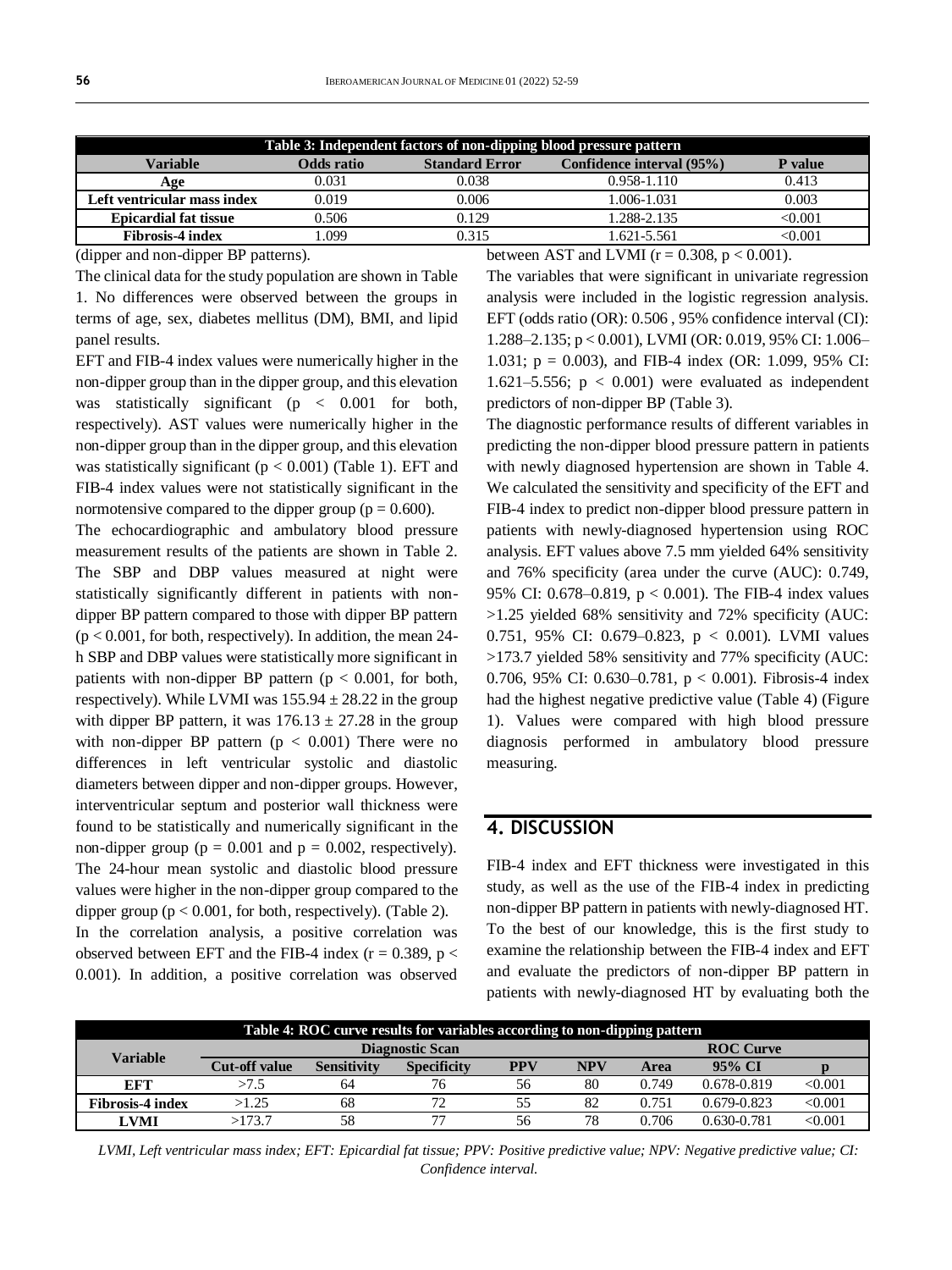

*Figure 1: Receiver operator characteristic curve of the fibrosis-4 index to predict non-dipper blood pressure pattern in patients with newly diagnosed hypertension. Blue line: Epicardial fat tissue thickness; Green line: Fibrosis-4 index; Yellow line: Left ventricular mass index; Purple line: Reference line.*

FIB-4 index and EFT together. Our study yielded some important results. First, a significant positive correlation was observed between the FIB-4 index and the EFT thickness in the patients with newly-diagnosed HT. Second, the FIB-4 index could be used to predict the non-dipper BP pattern in the patients with newly-diagnosed HT.

HT is associated with undesirable clinical outcomes such as stroke and heart attack [19]. In particular, the non-dipper BP pattern is an important risk factor for cardiovascular diseases [20], and methods for early diagnosis that ensure a diagnosis can be made in advance will play an important role in preventing undesirable cardiovascular outcomes.

EFT is the accumulation of visceral fat, which has the same circulation as the myocardium. It is not simple fat accumulation but is in fact an active organ that secretes proatherogenic cytokines such as proinflammatory cytokines and angiotensinogen [21]. In a study that included patients with LVEF >40%, it was shown that local EFT may cause structural changes in the myocardium and that localized EFT in the atrial region may be responsible for the increase in the incidence of AF [22]. In another recent study, it was shown that local EFT may play a role in the pathogenesis of ventricular arrhythmias originating from the right ventricular outflow tract [23,24]. EFT was associated with abnormal diurnal BP patterns [25]. As can be observed, EFT is associated with many clinical cardiovascular conditions. The results of our study showed that the difference in the EFT thickness was numerically and statistically more significant in the group with non-dipper BP pattern compared with healthy individuals and the group with dipper BP pattern; in addition, the regression analysis showed that EFT was predictive of non-dipper BP.

The LVMI is used as a reliable measure of left ventricular hypertrophy (LVH). LVH results in hypertrophy of myocytes followed by collagen deposition in the interstitium of myocardial tissue. In the following period, fibrosis may occur in the myocardial tissue [26-28]. AST is highly active in the cytosol of myocardial tissue compared with serum, and its measurable values in the blood are expected to increase after fibrosis, which may occur in the presence of SVH [29]. Myocardial fibrosis is observed in multiple cardiac conditions including HT and aortic stenosis [30]. As a result of our study, LVMI and AST values were found to be significantly higher in the non-dipper pattern group compared with the normotensive and dipper BP pattern groups. The correlation analysis showed that there was a significant relationship between LVMI and AST, suggesting that the increase in AST is secondary to fibrosis after LVH. Sedentary lifestyle, obesity, autonomic dysfunction, and DM are important risk factors for non-dipper BP pattern [31- 33]. Despite these findings, the mechanism of the nondipper BP pattern is unknown. As observed in our study, no differences were observed in the lipid levels, DM, and BMI between the group with non-dipper BP pattern and the group without non-dipper BP pattern. Therefore, the presence of an index such as the FIB-4 index, which can be used in the early detection of non-dipper BP pattern in clinical practice, may help in the early determination of CVD risk. Indeed, it was shown that the FIB-4 score can be used as a marker for the risk of developing heart failure in individuals without a history of cardiovascular disease [34].

Our study has a relatively small sample size; thus, largescale studies are required to determine the usefulness of the FIB-4 index in patients with newly-diagnosed HT. Although those with liver disease or a history of treatment were excluded from our study, it was impossible to definitively exclude liver pathologies because liver biopsy and computed tomography were not performed. Another shortcoming of our study is that cardiac magnetic resonance imaging was not performed for the assessment of cardiac fibrosis.

### **5. CONCLUSIONS**

In patients with newly-diagnosed HT, the FIB-4 index is associated with non-dipper blood pressure. The increased FIB-4 index has predictive value for non-dipper BP and can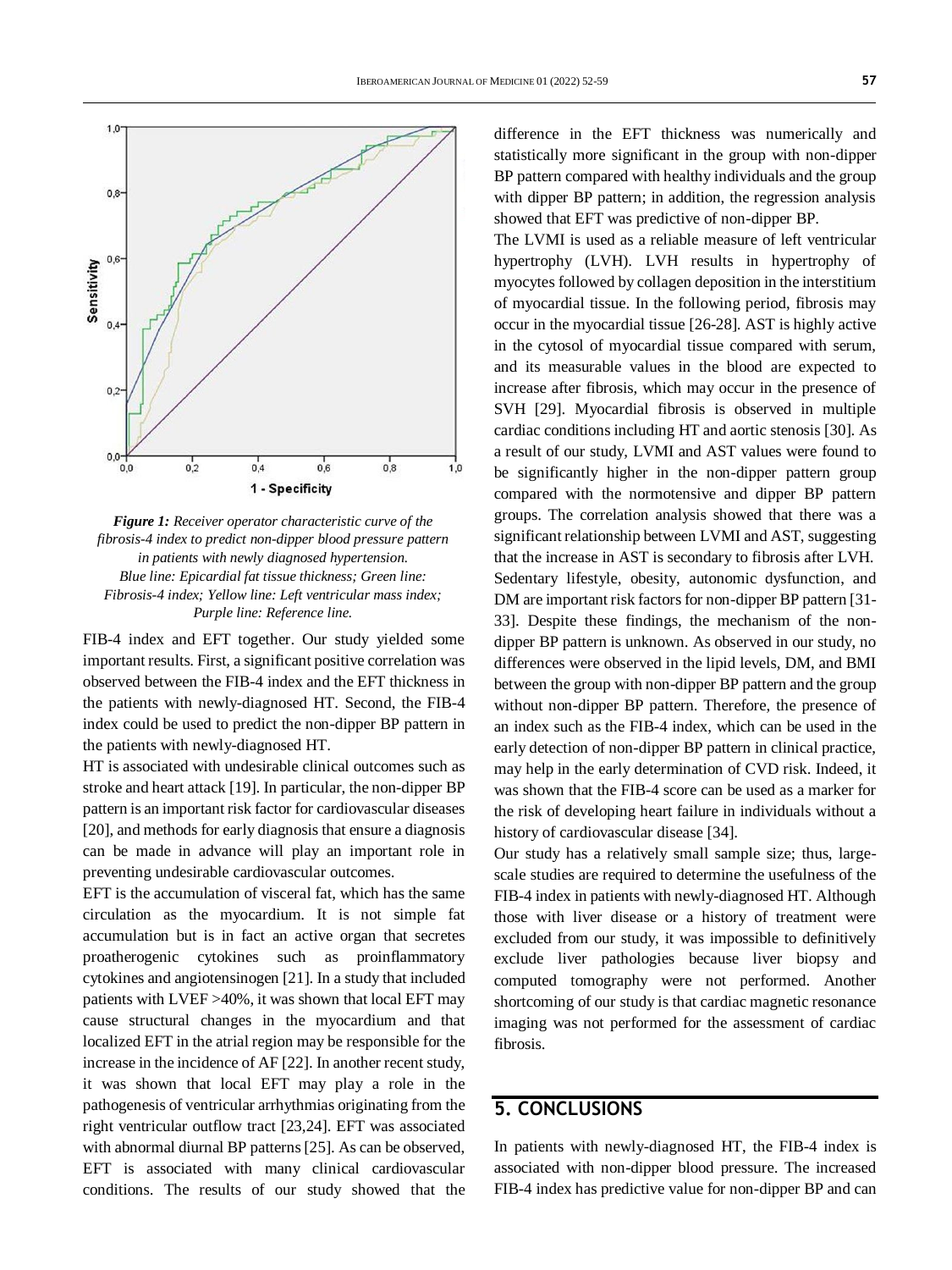be utilized as a useful and practical parameter in risk classification of patients with newly-diagnosed HT.

### **6. CONFLICT OF INTERESTS**

The authors have no conflict of interest to declare. The authors declared that this study has received no financial support.

### **7. REFERENCES**

*1. GBD 2017 Causes of Death Collaborators. Global, regional, and national age-sex-specific mortality for 282 causes of death in 195 countries and territories, 1980-2017: a systematic analysis for the Global Burden of Disease Study 2017. Lancet. 2018;392(10159):1736-88. doi[: 10.1016/S0140-](https://doi.org/10.1016/s0140-6736(18)32203-7) [6736\(18\)32203-7.](https://doi.org/10.1016/s0140-6736(18)32203-7)*

*2. Mills KT, Bundy JD, Kelly TN, Reed JE, Kearney PM, Reynolds K, et al. Global Disparities of Hypertension Prevalence and Control: A Systematic Analysis of Population-Based Studies From 90 Countries. Circulation. 2016;134(6):441-50. doi[: 10.1161/CIRCULATIONAHA.115.018912.](https://doi.org/10.1161/circulationaha.115.018912)*

*3. O'Brien E, White WB, Parati G, Dolan E. Ambulatory blood pressure monitoring in the 21st century. J Clin Hypertens (Greenwich). 2018;20(7):1108-11. doi[: 10.1111/jch.13275.](https://doi.org/10.1111/jch.13275)*

*4. White WB. Ambulatory blood-pressure monitoring in clinical practice. N Engl J Med. 2003;348(24):2377-8. doi[: 10.1056/NEJMp030057.](https://doi.org/10.1056/nejmp030057)*

*5. Mancia G, Di Rienzo M, Parati G. Ambulatory blood pressure monitoring use in hypertension research and clinical practice. Hypertension. 1993;21(4):510-24. doi[: 10.1161/01.hyp.21.4.510.](https://doi.org/10.1161/01.hyp.21.4.510)*

*6. Malavazos AE, Di Leo G, Secchi F, Lupo EN, Dogliotti G, Coman C, et al, Iacobellis G. Relation of echocardiographic epicardial fat thickness and myocardial fat. Am J Cardiol. 2010;105(12):1831-5. doi: [10.1016/j.amjcard.2010.01.368.](https://doi.org/10.1016/j.amjcard.2010.01.368)*

*7. Ahn SG, Lim HS, Joe DY, Kang SJ, Choi BJ, Choi SY, et al. Relationship of epicardial adipose tissue by echocardiography to coronary artery disease. Heart. 2008;94(3):e7. doi[: 10.1136/hrt.2007.118471.](https://doi.org/10.1136/hrt.2007.118471)*

*8. Iacobellis G, Gao YJ, Sharma AM. Do cardiac and perivascular adipose tissue play a role in atherosclerosis? Curr Diab Rep. 2008;8(1):20-4. doi: [10.1007/s11892-008-0005-2.](https://doi.org/10.1007/s11892-008-0005-2)*

*9. Teijeira-Fernandez E, Eiras S, Grigorian-Shamagian L, Fernandez A, Adrio B, Gonzalez-Juanatey JR. Epicardial adipose tissue expression of adiponectin is lower in patients with hypertension. J Hum Hypertens. 2008;22(12):856-63. doi[: 10.1038/jhh.2008.75.](https://doi.org/10.1038/jhh.2008.75)*

*10. Shah AG, Smith PG, Sterling RK. Comparison of FIB-4 and APRI in HIV-HCV coinfected patients with normal and elevated ALT. Dig Dis Sci. 2011;56(10):3038-44. doi[: 10.1007/s10620-011-1710-2.](https://doi.org/10.1007/s10620-011-1710-2)*

*11. Sumida Y, Yoneda M, Hyogo H, Itoh Y, Ono M, Fujii H, et al. Validation of the FIB4 index in a Japanese nonalcoholic fatty liver disease population. BMC Gastroenterol. 2012;12:2. doi[: 10.1186/1471-230X-12-2.](https://doi.org/10.1186/1471-230x-12-2)*

*12. Nakashima M, Sakuragi S, Miyoshi T, Takayama S, Kawaguchi T, Kodera N, et al. Fibrosis-4 index reflects right ventricular function and prognosis in heart failure with preserved ejection fraction. ESC Heart Fail. 2021;8(3):2240-7. doi: [10.1002/ehf2.13317.](https://doi.org/10.1002/ehf2.13317)*

*13. Saito Y, Okumura Y, Nagashima K, Fukamachi D, Yokoyama K, Matsumoto N, et al. Impact of the Fibrosis-4 Index on Risk Stratification of Cardiovascular Events and Mortality in Patients with Atrial Fibrillation: Findings from a Japanese Multicenter Registry. J Clin Med. 2020;9(2):584. doi[: 10.3390/jcm9020584.](https://doi.org/10.3390/jcm9020584)*

*14. Sterling RK, Lissen E, Clumeck N, Sola R, Correa MC, Montaner J, et al. Development of a simple noninvasive index to predict significant fibrosis in patients with HIV/HCV coinfection. Hepatology. 2006;43(6):1317-25. doi: [10.1002/hep.21178.](https://doi.org/10.1002/hep.21178)*

*15. Sengul C, Cevik C, Ozveren O, Duman D, Eroglu E, Oduncu V, et al. Epicardial fat thickness is associated with non-dipper blood pressure pattern*  *in patients with essential hypertension. Clin Exp Hypertens. 2012;34(3):165- 70. doi[: 10.3109/10641963.2011.577488.](https://doi.org/10.3109/10641963.2011.577488)*

*16. Iacobellis G, Willens HJ. Echocardiographic epicardial fat: a review of research and clinical applications. J Am Soc Echocardiogr. 2009;22(12):1311-9; quiz 1417-8. doi[: 10.1016/j.echo.2009.10.013.](https://doi.org/10.1016/j.echo.2009.10.013)*

*17. Unger T, Borghi C, Charchar F, Khan NA, Poulter NR, Prabhakaran D, et al. 2020 International Society of Hypertension Global Hypertension Practice Guidelines. Hypertension. 2020;75(6):1334-57. doi: [10.1161/HYPERTENSIONAHA.120.15026.](https://doi.org/10.1161/hypertensionaha.120.15026)*

*18. Williams B, Mancia G, Spiering W, Agabiti Rosei E, Azizi M, Burnier M, et al. 2018 ESC/ESH Guidelines for the management of arterial hypertension. Eur Heart J. 2018;39(33):3021-104. doi[: 10.1093/eurheartj/ehy339.](https://doi.org/10.1093/eurheartj/ehy339)*

*19. James PA, Oparil S, Carter BL, Cushman WC, Dennison-Himmelfarb C, Handler J, et al. 2014 evidence-based guideline for the management of high blood pressure in adults: report from the panel members appointed to the Eighth Joint National Committee (JNC 8). JAMA. 2014;311(5):507-20. doi: [10.1001/jama.2013.284427.](https://doi.org/10.1001/jama.2013.284427)*

*20. Ohkubo T, Hozawa A, Yamaguchi J, Kikuya M, Ohmori K, Michimata M, et al. Prognostic significance of the nocturnal decline in blood pressure in individuals with and without high 24-h blood pressure: the Ohasama study. J Hypertens. 2002;20(11):2183-9. doi[: 10.1097/00004872-200211000-00017.](https://doi.org/10.1097/00004872-200211000-00017)*

*21. Talman AH, Psaltis PJ, Cameron JD, Meredith IT, Seneviratne SK, Wong DT. Epicardial adipose tissue: far more than a fat depot. Cardiovasc Diagn Ther. 2014;4(6):416-29. doi[: 10.3978/j.issn.2223-3652.2014.11.05.](https://doi.org/10.3978/j.issn.2223-3652.2014.11.05)*

*22. van Woerden G, van Veldhuisen DJ, Gorter TM, van Empel VPM, Hemels MEW, Hazebroek EJ, et al. Importance of epicardial adipose tissue localization using cardiac magnetic resonance imaging in patients with heart failure with mid-range and preserved ejection fraction. Clin Cardiol. 2021;44(7):987-93. doi[: 10.1002/clc.23644.](https://doi.org/10.1002/clc.23644)*

*23. Tanindi A, Erkan AF, Ekici B. Epicardial adipose tissue thickness can be used to predict major adverse cardiac events. Coron Artery Dis. 2015;26(8):686-91. doi[: 10.1097/MCA.0000000000000296.](https://doi.org/10.1097/mca.0000000000000296)*

*24. Lu YY, Huang SY, Lin YK, Chen YC, Chen YA, Chen SA, et al. Epicardial adipose tissue modulates arrhythmogenesis in right ventricle outflow tract cardiomyocytes. Europace. 2021;23(6):970-7. doi: [10.1093/europace/euaa412.](https://doi.org/10.1093/europace/euaa412)*

*25. Kim BJ, Cho KI, Choi JH, Park DH, Yu GI, Im SI, et al. Epicardial Fat Thickness and Neutrophil to Lymphocyte Ratio are Increased in Non-Dipper Hypertensive Patients. J Cardiovasc Ultrasound. 2016;24(4):294-302. doi: [10.4250/jcu.2016.24.4.294.](https://doi.org/10.4250/jcu.2016.24.4.294)*

*26. Laukkanen JA, Khan H, Kurl S, Willeit P, Karppi J, Ronkainen K, et al. Left ventricular mass and the risk of sudden cardiac death: a population-based study. J Am Heart Assoc. 2014;3(6):e001285. doi[: 10.1161/JAHA.114.001285.](https://doi.org/10.1161/jaha.114.001285)*

*27. Weber KT, Brilla CG. Pathological hypertrophy and cardiac interstitium. Fibrosis and renin-angiotensin-aldosterone system. Circulation. 1991;83(6):1849-65. doi[: 10.1161/01.cir.83.6.1849.](https://doi.org/10.1161/01.cir.83.6.1849)*

*28. Halliday BP, Prasad SK. The Interstitium in the Hypertrophied Heart. JACC Cardiovasc Imaging. 2019;12(11 Pt 2):2357-68. doi: [10.1016/j.jcmg.2019.05.033.](https://doi.org/10.1016/j.jcmg.2019.05.033)*

*29. Yöntem M , Erdoğdu B , Akdoğan M , Kaleli S . [The Importance of Cardiac Markers in Diagnosis of Acute Myocardial Infarction]. OTSBD. 2017;2(4):11-7.*

*30. Kwiecinski J, Lennen RJ, Gray GA, Borthwick G, Boswell L, Baker AH, et al. Progression and regression of left ventricular hypertrophy and myocardial fibrosis in a mouse model of hypertension and concomitant cardiomyopathy. J Cardiovasc Magn Reson. 2020;22(1):57. doi: [10.1186/s12968-020-00655-7.](https://doi.org/10.1186/s12968-020-00655-7)*

*31. Moczulska B, Zechowicz M, Leśniewska S, Osowiecka K, Gromadziński L. The Impact of Obesity on Nighttime Blood Pressure Dipping. Medicina (Kaunas). 2020;56(12):700. doi[: 10.3390/medicina56120700.](https://doi.org/10.3390/medicina56120700)*

*32. Chen YK, Ni ZX, Li W, Xiao WM, Liu YL, Liang WC, et al. Diurnal Blood Pressure and Heart Rate Variability in Hypertensive Patients with Cerebral Small Vessel Disease: A Case-Control Study. J Stroke Cerebrovasc Dis. 2021;30(5):105673. doi[: 10.1016/j.jstrokecerebrovasdis.2021.105673.](https://doi.org/10.1016/j.jstrokecerebrovasdis.2021.105673)*

*33. Lempiäinen PA, Vasunta RL, Bloigu R, Kesäniemi YA, Ukkola OH. Nondipping blood pressure pattern and new-onset diabetes in a 21-year follow-up. Blood Press. 2019;28(5):300-8. doi[: 10.1080/08037051.2019.1615369.](https://doi.org/10.1080/08037051.2019.1615369)*

*34. Iwasaki Y, Shiina K, Matsumoto C, Nakano H, Fujii M, Yamashina A, et al. Correlation of the Fatty Liver Index with the Pathophysiological Abnormalities Associated with Cardiovascular Risk Markers in Japanese Men without any*